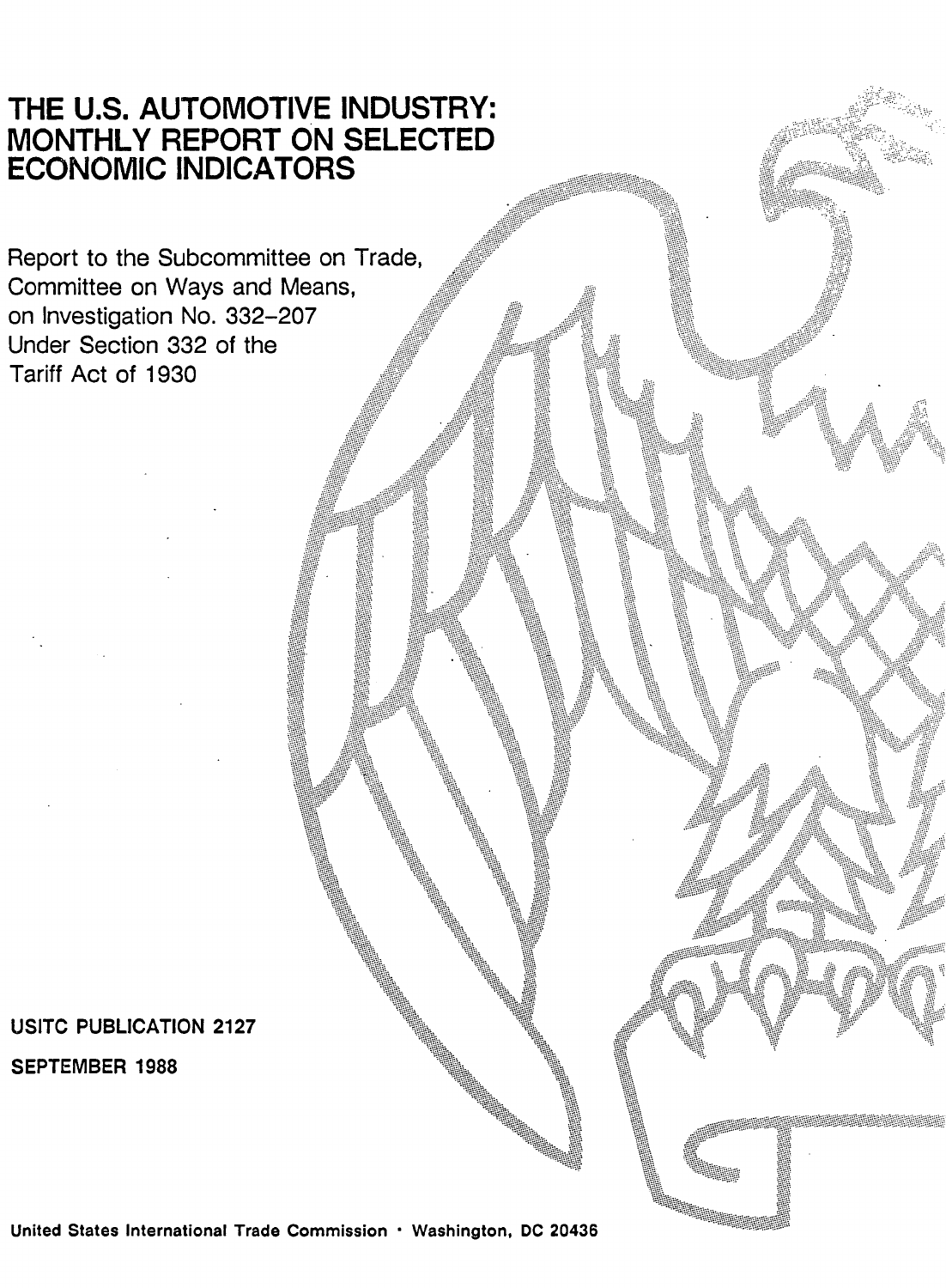#### UNITED STATES INTERNATIONAL TRADE COMMISSION

## **COMMISSIONERS**

Anne E. Brunsdale, Acting Chairman Alfred E. Eckes Seeley G. Lodwick Susan Liebeler David B. Rohr Ronald A. Cass

> Office of Industries Erland Heginbotham, Director

*This report was prepared principally by* 

Juanita S. Kavalauskas

Transportation Branch

Machinery and Equipment Division

Address all communications to Kenneth R. Mason, Secretary to the Commission United States International Trade Commission Washington, DC 20436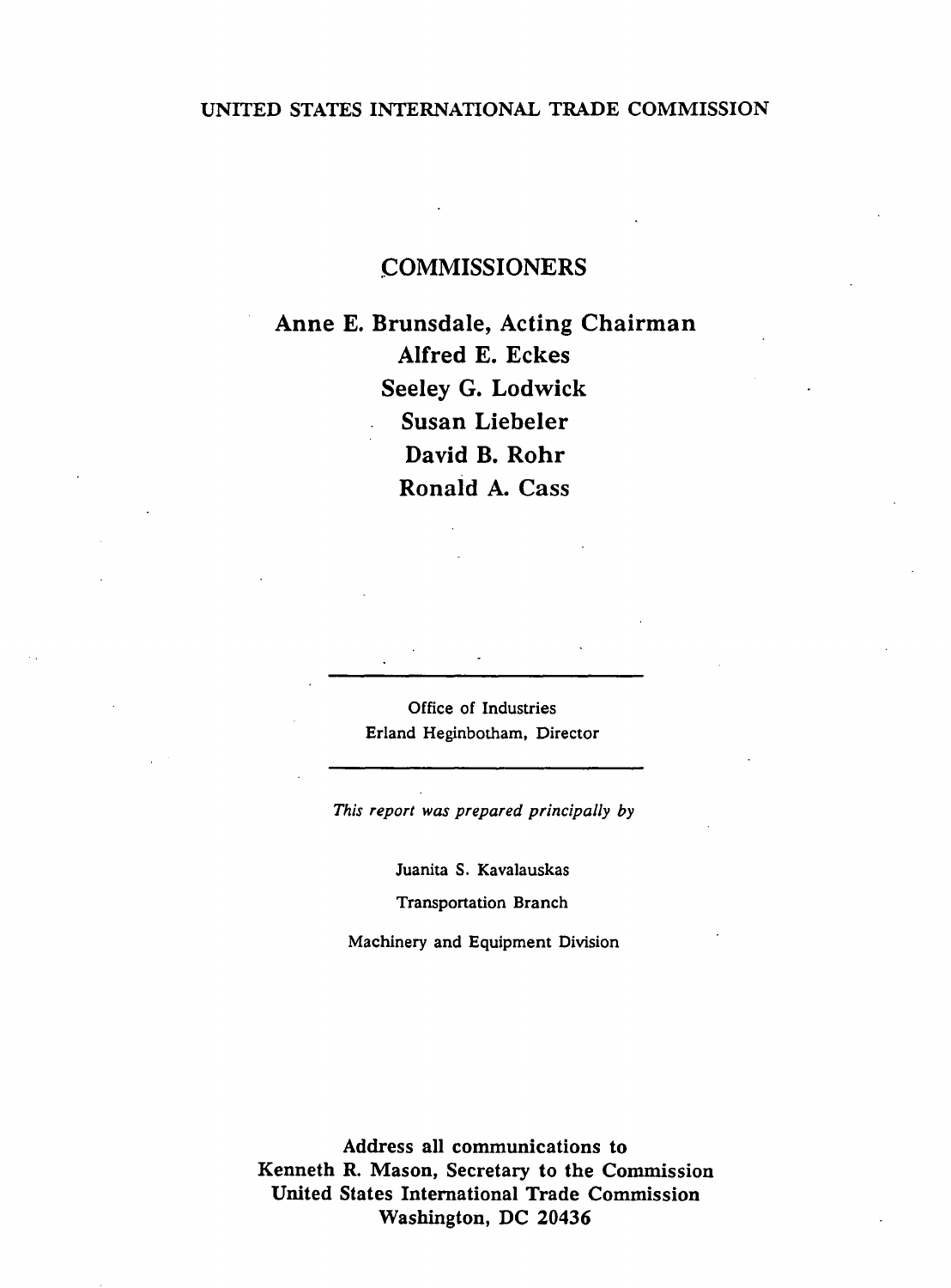#### C 0 N T E N T S

### Tables

|    | 1. New passenger automobiles: U.S. retail sales of domestic<br>production, production, inventory, days' supply, and                                                                         |                |
|----|---------------------------------------------------------------------------------------------------------------------------------------------------------------------------------------------|----------------|
| 2. | employment, by specified periods, September 1986-August 1988<br>New passenger automobiles: U.S. imports for consumption, by<br>principal sources and by specified periods, August 1986-     | 1              |
|    |                                                                                                                                                                                             | $\overline{2}$ |
| 3. | Lightweight automobile trucks and bodies and cab/chassis for<br>lightweight automobile trucks: U.S. imports for consumption,<br>by principal sources and by specified periods, August 1986- |                |
|    |                                                                                                                                                                                             | 3              |
| 4. | New passenger automobiles: U.S. exports of domestic<br>merchandise, by principal markets and by specified periods,                                                                          |                |
|    |                                                                                                                                                                                             | 4              |
| 5. | Lightweight automobile trucks and bodies and cab/chassis for<br>lightweight automobile trucks: U.S. exports of domestic<br>merchandise, by principal markets and by specified periods,      |                |
|    |                                                                                                                                                                                             |                |
| 6. | New passenger automobiles: Sales of domestic and imported<br>passenger automobiles and sales of imported passenger                                                                          |                |
|    | automobiles as a percent of total U.S. sales, by specified                                                                                                                                  |                |
|    |                                                                                                                                                                                             | 6              |
| 7. | New passenger automobiles: Price indexes, by specified periods,                                                                                                                             | 6              |
| 8. | New passenger automobiles: Retail price changes in the U.S.                                                                                                                                 |                |
|    |                                                                                                                                                                                             | 7              |
| 9. | Manufacturers' suggested retail prices of selected U.S. and                                                                                                                                 |                |
|    | Japanese automobiles, April 1981-September 1988                                                                                                                                             | 8              |

Page

 $\ddot{\phantom{a}}$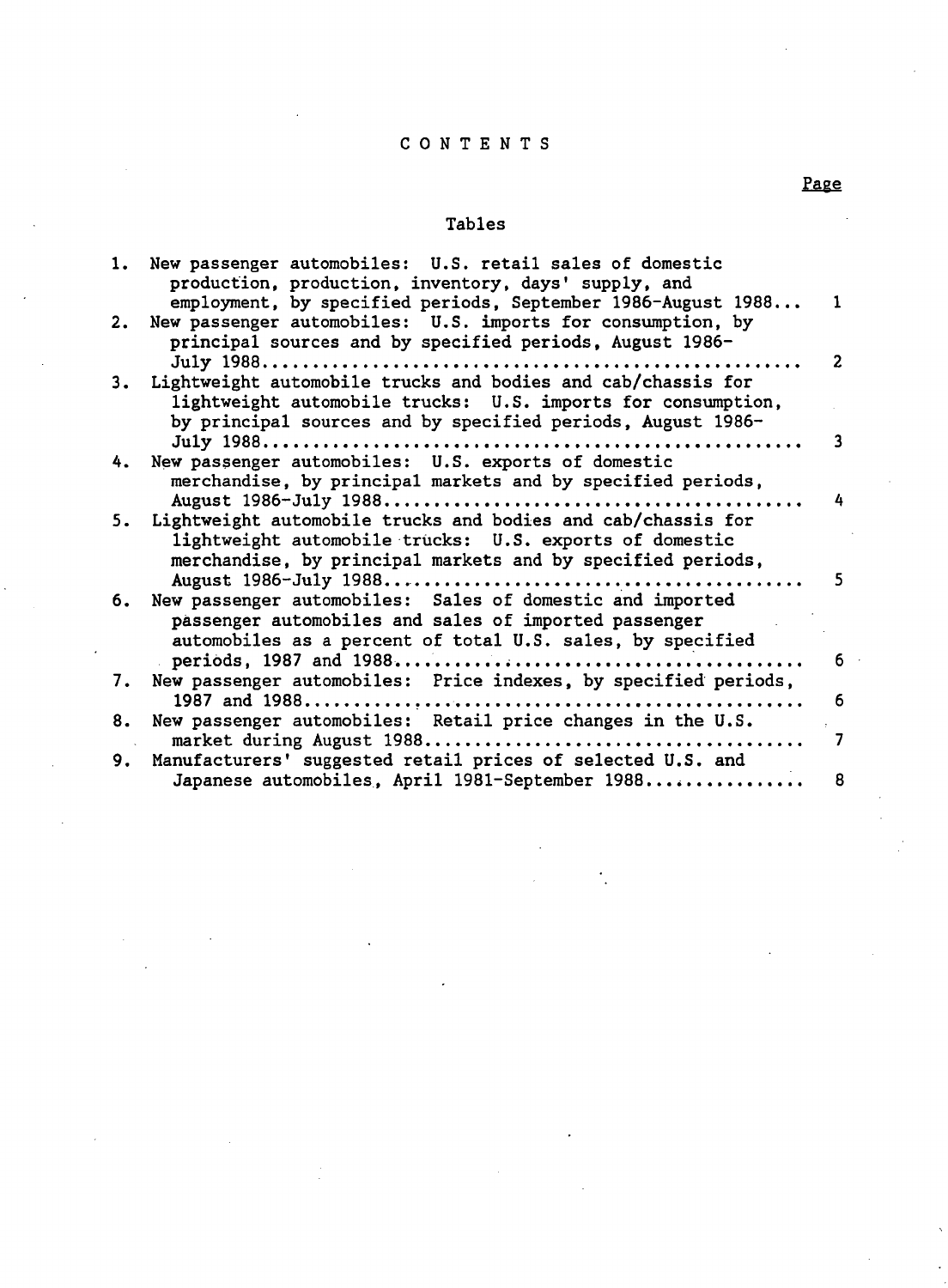$\label{eq:2.1} \frac{1}{2} \sum_{i=1}^n \frac{1}{2} \sum_{j=1}^n \frac{1}{2} \sum_{j=1}^n \frac{1}{2} \sum_{j=1}^n \frac{1}{2} \sum_{j=1}^n \frac{1}{2} \sum_{j=1}^n \frac{1}{2} \sum_{j=1}^n \frac{1}{2} \sum_{j=1}^n \frac{1}{2} \sum_{j=1}^n \frac{1}{2} \sum_{j=1}^n \frac{1}{2} \sum_{j=1}^n \frac{1}{2} \sum_{j=1}^n \frac{1}{2} \sum_{j=1}^n \frac{$ 

 $\label{eq:2.1} \frac{1}{\sqrt{2\pi}}\int_{0}^{\infty}\frac{1}{\sqrt{2\pi}}\left(\frac{1}{\sqrt{2\pi}}\right)^{2\alpha} \frac{1}{\sqrt{2\pi}}\int_{0}^{\infty}\frac{1}{\sqrt{2\pi}}\left(\frac{1}{\sqrt{2\pi}}\right)^{\alpha} \frac{1}{\sqrt{2\pi}}\frac{1}{\sqrt{2\pi}}\int_{0}^{\infty}\frac{1}{\sqrt{2\pi}}\frac{1}{\sqrt{2\pi}}\frac{1}{\sqrt{2\pi}}\frac{1}{\sqrt{2\pi}}\frac{1}{\sqrt{2\pi}}\frac{1}{\sqrt{2\$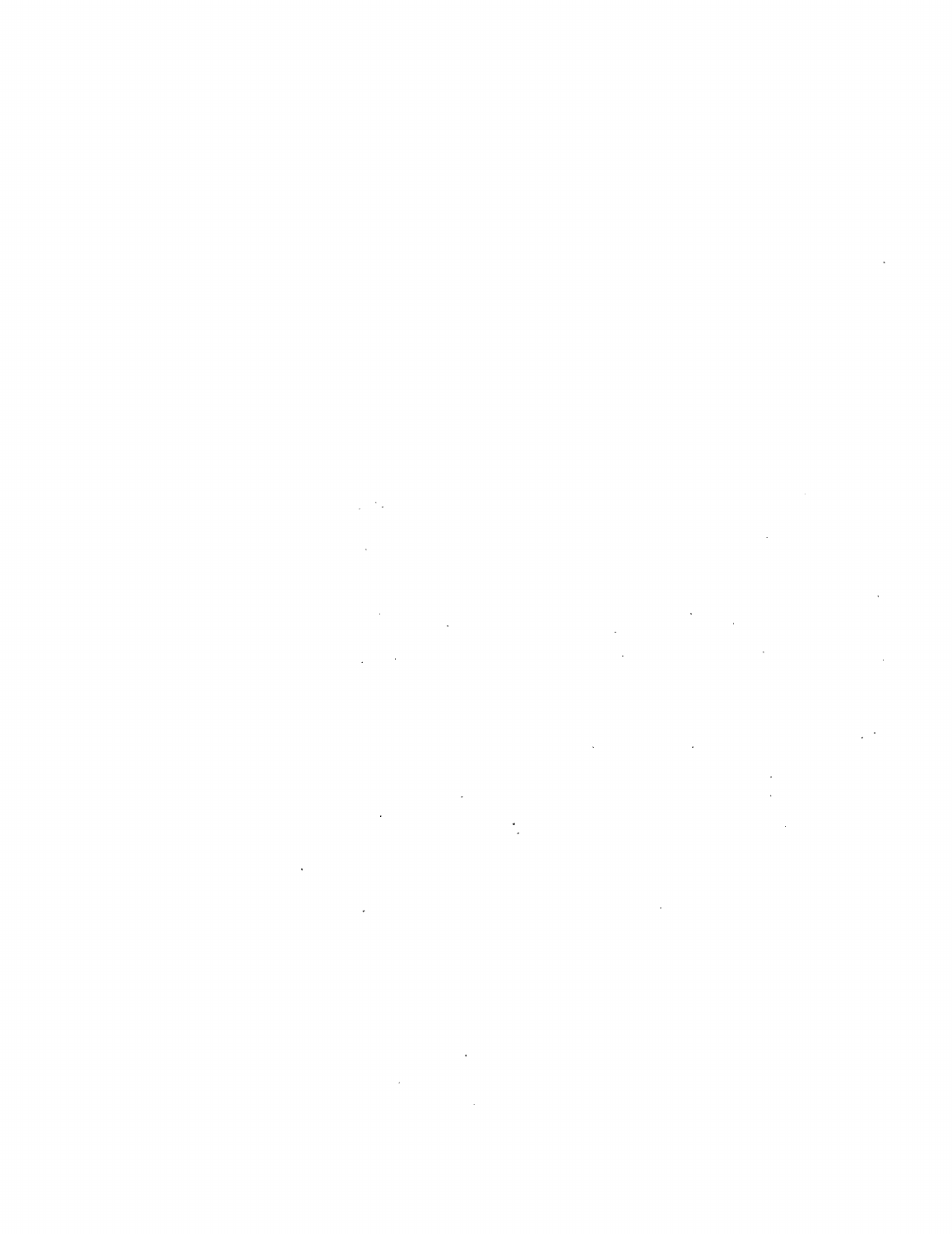Table 1.--New passenger automobiles: U.S. retail sales of domestic production, production, inventory, days' supply, and employment, by specified periods, September 1986-August 1988

| (In thousands of units; thousands of employees) |          |        |                    |          |                |  |  |  |
|-------------------------------------------------|----------|--------|--------------------|----------|----------------|--|--|--|
|                                                 | 1987-88  |        |                    | 1986-87  |                |  |  |  |
|                                                 | July     | August | Sept. 1987-        | August   | Sept. 1986-    |  |  |  |
| <u>Item</u>                                     | 1988     | 1988   | <b>August 1988</b> | 1987     | August 1987    |  |  |  |
|                                                 |          |        |                    |          |                |  |  |  |
| Retail sales of domes-                          |          |        |                    |          |                |  |  |  |
| tic production:                                 |          |        |                    |          |                |  |  |  |
| Subcompact                                      | 97       | 120    | 1,267              | 131      | 1,516          |  |  |  |
| Compact                                         | 141      | 137    | 1,679              | 125      | 1,747          |  |  |  |
| Intermediate                                    | 242      | 231    | 2,853              | 239      | 2,672          |  |  |  |
| Standard                                        | 78       | 57     | 1,024              | 99       | 1,085          |  |  |  |
| Luxury                                          | 45       | 55     | 602                | 60       | 631            |  |  |  |
| $Total$                                         | 603      | 600    | 7,425              | 654      | <u>7.651</u>   |  |  |  |
| Production:                                     |          |        |                    |          |                |  |  |  |
| Subcompact                                      | 69       | 96     | 1,180              | 76       | 1,380          |  |  |  |
| Compact                                         | 84       | 121    | 1,681              | 88       | 1,772          |  |  |  |
| Intermediate                                    | 145      | 184    | 2,746              | 162      | 2,841          |  |  |  |
| Standard                                        | 35       | 61     | 740                | 50       | 872            |  |  |  |
| Luxury                                          | 34       | 36     | 705                | 36       | 686            |  |  |  |
| Total                                           | 367      | 498    | 7,053              | 413      | 7,552          |  |  |  |
| Inventory:                                      |          |        |                    |          |                |  |  |  |
| Subcompact                                      | 241      | 225    | 1/                 | 275      | 1/             |  |  |  |
| Compact                                         | 261      | 244    | 1/                 | 293      | 1/             |  |  |  |
| Intermediate                                    | 615      | 575    | 1/                 | 719      | 1/             |  |  |  |
| Standard                                        | 173      | 162    | 1/                 | 206      | 1/             |  |  |  |
| Luxury                                          | 118      | 110    | <u>1/</u>          | 165      | 1/             |  |  |  |
| $Total \dots \dots \dots \dots \dots$           | 1,407    | 1,316  | 1/                 | 1,658    | 1/             |  |  |  |
| Days' supply: 2/                                |          |        |                    |          |                |  |  |  |
| Subcompact                                      | 62       | 51     | 1/                 | 59       | 1/             |  |  |  |
|                                                 | 47       | 48     | 1/                 | 56       |                |  |  |  |
| Compact<br>Intermediate                         | 64       | 67     |                    | 85       | 1/             |  |  |  |
|                                                 | 56       | 76     | 1/                 | 62       | $\mathbf{1} /$ |  |  |  |
| Standard                                        |          |        | 1/                 |          | 1/             |  |  |  |
| Luxury                                          | 66<br>59 | 54     | 1/<br>1/           | 89<br>71 | 1/<br>1/       |  |  |  |
| Average                                         |          | 59     |                    |          |                |  |  |  |
| Employment: $3/$                                |          |        |                    |          |                |  |  |  |
| Total employees $4/857$                         |          | 5/841  | <u>1/</u>          | 6/803    | 1/             |  |  |  |
| Production workers $4/668$                      |          | 5/651  | 1/                 | 6/615    | 1/             |  |  |  |

*11* Not applicable. *ZI* Days' supply is an average for each class size which is determined by the previous month's retail sales. *'J.I* Employment data are for SIC 371 (motor vehicles and motor vehicle equipment). 4/ Data are for June 1988, revised. 5/ Data are for July 1988. *21* Data are for July 1987.

Source: Retail sales and production, Data Resources, Inc. Auto Information Bank; days' supply and inventory, Automotive News; and employment, U.S. Department of Labor.

Note.--Because of rounding, figures may not add to the totals shown.

1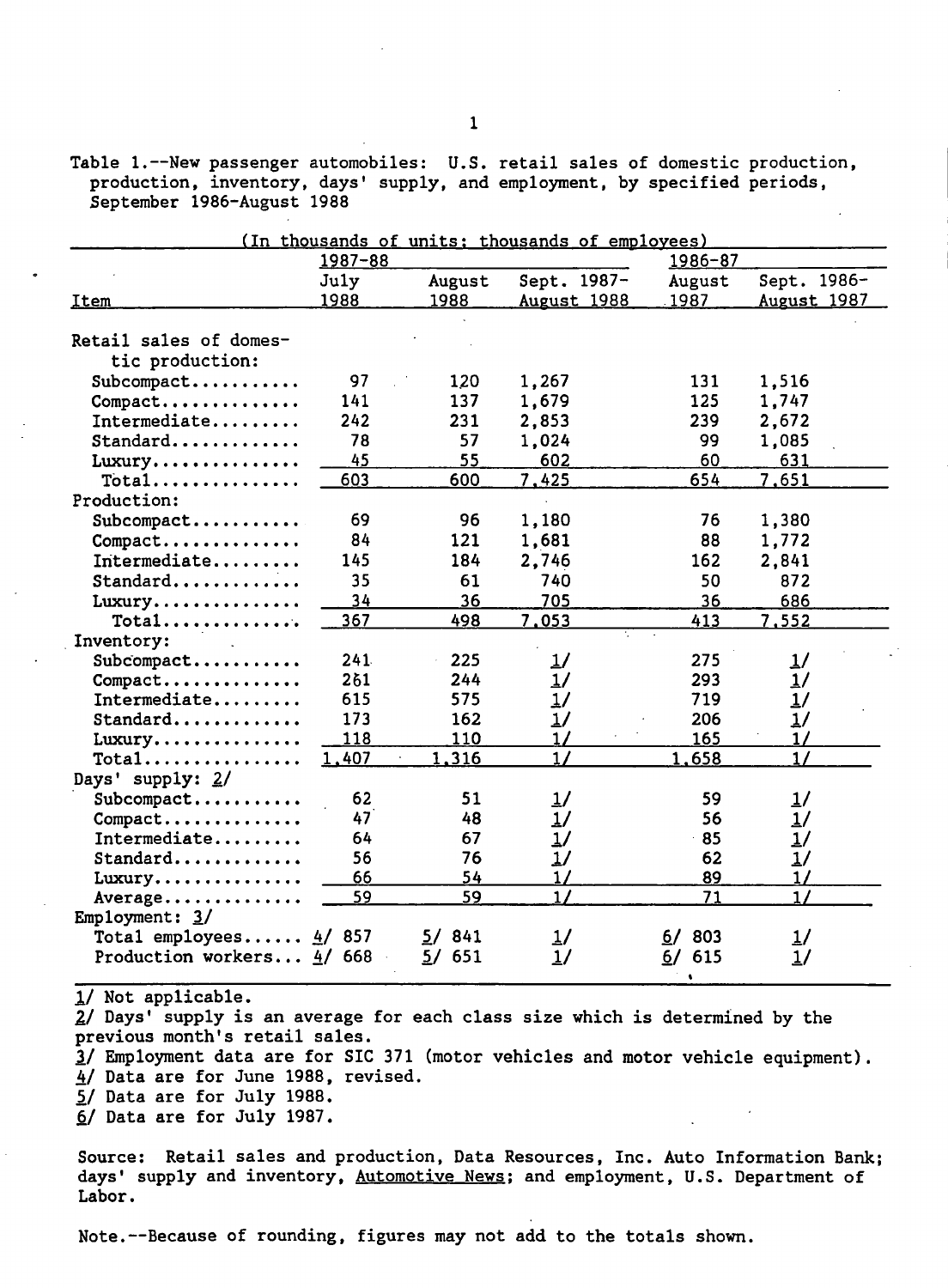|                        | 1987-88   |           |                              | 1986-87   |            |
|------------------------|-----------|-----------|------------------------------|-----------|------------|
|                        | June      | July      | Aug. 1987-                   | July      | Aug. 1986- |
| Source                 | 1988      | 1988      | July 1988                    | 1987      | July 1987  |
|                        |           |           | Quantity (units)             |           |            |
| Japan                  | 167,077   | 169,714   | 2,215,831                    | 220,825   | 2,406,813  |
| Canada                 | 121,302   | 58,937    | 1,094,652                    | 51,807    | 1,014,064  |
| West Germany           | 16,165    | 18,147    | 283,695                      | 28,746    | 409,809    |
| Korea                  | 20,793    | 25,949    | 427,933                      | 51,392    | 318,393    |
| Sweden                 | 10,505    | 9,783     | 109,221                      | 10,653    | 144,117    |
| Mexico                 | 12,380    | 10,141    | 145,103                      | 11,827    | 70,048     |
| Yugoslavia             | 1,177     | 1         | 41,575                       | 5,336     | .52,724    |
| United Kingdom         | 2,581     | 1,990     | 40,054                       | 5,968     | 40,260     |
| Italy                  | 199       | $-414$    | 7,133                        | 661       | 22,915     |
| France                 | 763       | 2,029     | 15,578                       | 866       | 28,233     |
| $Brazil \ldots \ldots$ | 3,198     | 5,226     | 69,870                       | 3,535     | 16,858     |
| All other              | 1,792     | 2,388     | 19,225                       | 1,490     | 15.578     |
| $Total$                | 357,932   | 304,719   | 4,469,870                    | 393,106   | 4,539,812  |
|                        |           |           | <u>Value (1.000 dollars)</u> |           |            |
|                        |           |           |                              |           |            |
| Japan                  | 1,536,215 | 1,618,138 | 20,204,554                   | 1,953,303 | 20,939,929 |
| Canada                 | 1,344,378 | 670,142   | 12,184,178                   | 556,461   | 10,780,405 |
| West Germany           | 467,345   | 446,692   | 7,083,424                    | 727,330   | 8,881,130  |
| Korea                  | 111,455   | 138,950   | 2,270,217                    | 262,846   | 1,585,625  |
| Sweden                 | 164,106   | 151,604   | 1,673,219                    | 150,060   | 1,913,236  |
| Mexico                 | 105,952   | 86,219    | 1,248,224                    | 113,843   | 709,711    |
| Yugoslavia             | 3,914     | 7         | 109,219                      | 13,071    | 288,553    |
| United Kingdom         | 78,872    | 58,154    | 1,077,055                    | 138,116   | 855,703    |
| Italy                  | 10,336    | 10,166    | 166,013                      | 16,059    | 283,872    |
| France                 | 7,165     | 21,193    | 167,080                      | 7,996     | 206,130    |
| $Brazil$               | 19,103    | 30,931    | 380,363                      | 16,939    | 79,517     |
| All other              | 30,406    | 35,293    | 304.124                      | 22,282    | 231,776    |
| $Total$                | 3,879,246 | 3,267,488 | 46,867,680                   | 3,978,306 | 46,755,587 |

Table 2.--New passenger automobiles: U.S. imports for consumption, by principal sources and by specified periods, August 1986-July 1988 1/

l/ Data include imports into Puerto Rico and TSUSA items 692.1005-692.1008; data do not include automobiles assembled in U.S. foreign trade zones.

 $\epsilon_{\rm eff}$ 

Source: Compiled from official statistics of the U.S. Department of Commerce. Note.--Because of rounding, figures may not add to the totals shown.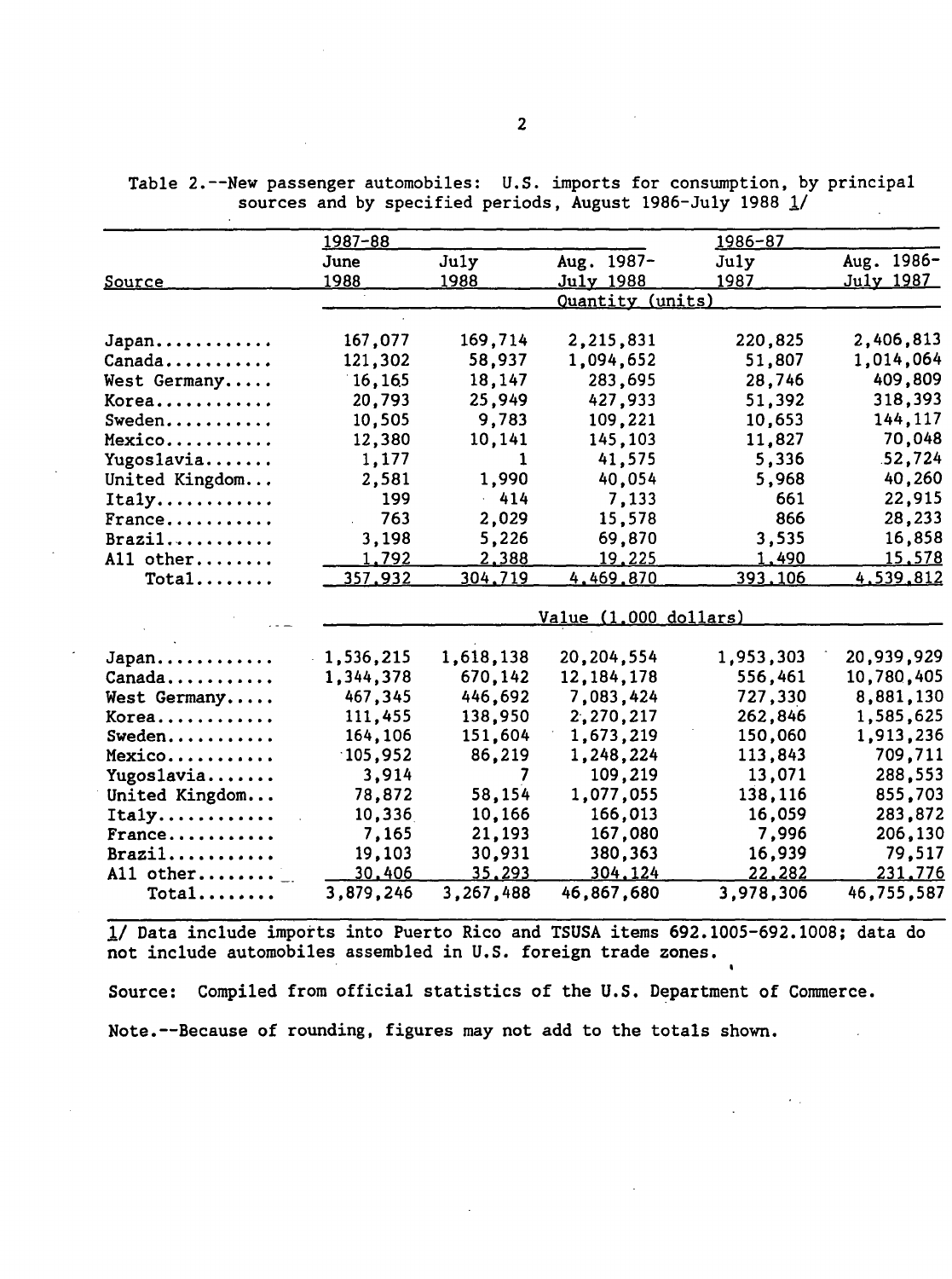Table 3.--Lightweight automobile trucks  $1/$  and bodies and cab/chassis for lightweight automobile trucks: U.S. imports for consumption, by principal sources and by specified periods, August 1986-July 1988 2/

|               | $1987 - 88$           |               |                     | 1986-87 |                  |  |  |  |
|---------------|-----------------------|---------------|---------------------|---------|------------------|--|--|--|
|               | June                  | July          | Aug. 1987-          | July    | Aug. 1986-       |  |  |  |
| <u>Source</u> | 1988                  | <u> 1988 </u> | July 1988           | 1987    | <u>July 1987</u> |  |  |  |
|               |                       |               | Quantity (units) 3/ |         |                  |  |  |  |
| Japan         | 46,025                | 38,880        | 583,725             | 60,034  | 888,477          |  |  |  |
| Canada        | 29,584                | 19,340        | 253,868             | 8,141   | 191,899          |  |  |  |
| Mexico        | 5                     |               | 1,160               | 1,936   | 17,053           |  |  |  |
| All other     | 16                    |               | 1,725               | 4       | 1,007            |  |  |  |
| $Total$       | 75,630                | 58,225        | 840,478             | 70,115  | 1,098,436        |  |  |  |
|               | Value (1,000 dollars) |               |                     |         |                  |  |  |  |
| Japan         | 261,115               | 228,884       | 3,285,881           | 333,995 | 4,800,884        |  |  |  |
| Canada        | 337,502               | 229,410       | 2,773,186           | 77,749  | 1,772,545        |  |  |  |
| Mexico        | 1,492                 | 1,457         | 14,815              | 15,661  | 131,817          |  |  |  |
| All other     | 12,016                | <u>11,935</u> | 143,578             | 2,887   | 51,213           |  |  |  |
| $Total$       | 612,124               | 471,685       | 6,217,459           | 430,292 | 6,756,459        |  |  |  |

1/ Defined as not over 10,000 pounds gvw.

 $\mathbb{Z}^+$ 

2/ Partially estimated, all data include imports into Puerto Rico.

11 Quantity data include complete trucks and cab/chassis, but exclude bodies.

Source: Compiled from official statistics of the U.S. Department of Commerce, except as noted.

Note.--Because of rounding, figures may not add to the totals shown.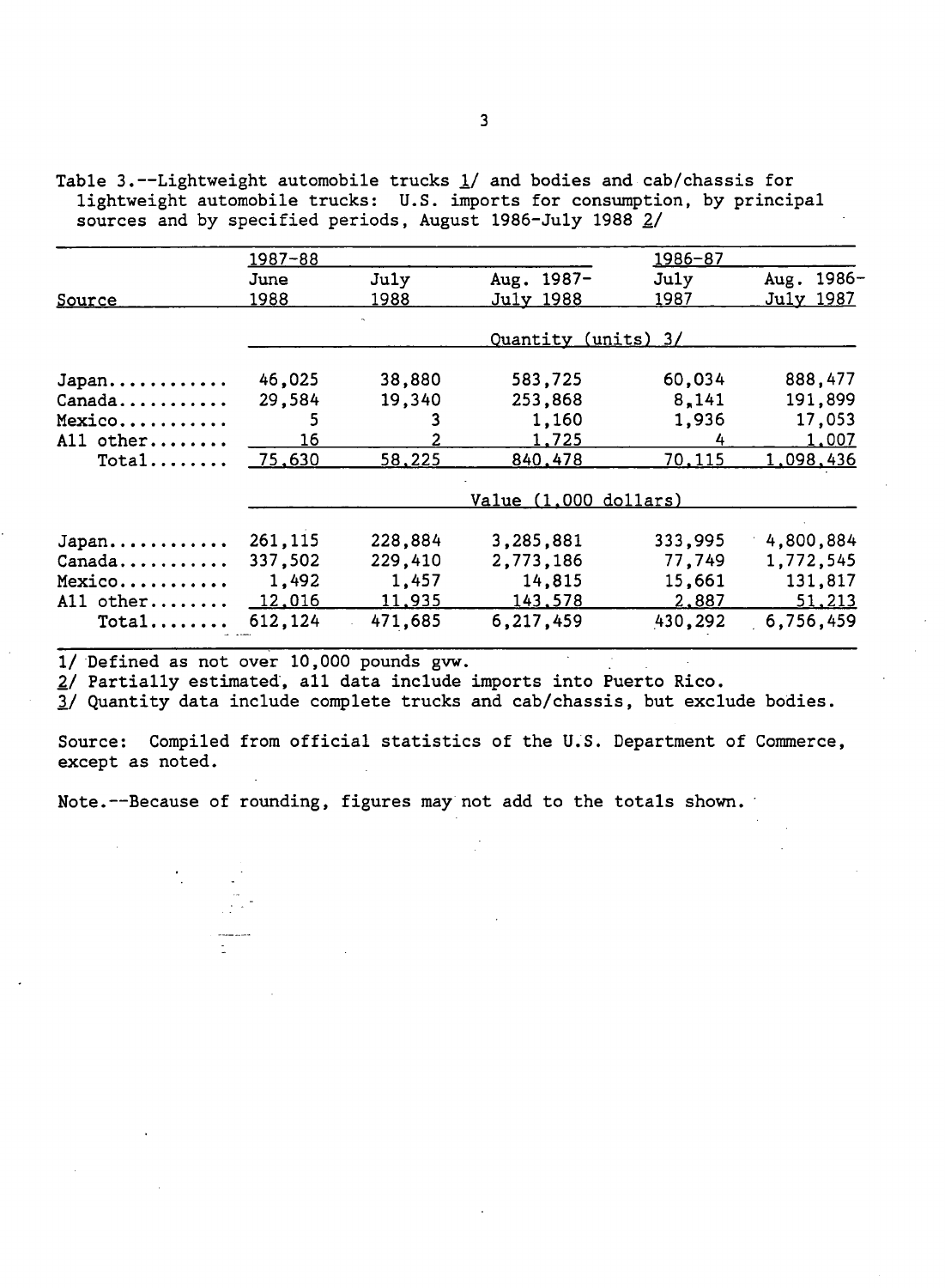|  |  |                                                                   |  | Table 4.--New passenger automobiles: U.S. exports of domestic merchandise, by |  |
|--|--|-------------------------------------------------------------------|--|-------------------------------------------------------------------------------|--|
|  |  | principal markets and by specified periods, August 1986-July 1988 |  |                                                                               |  |

|           | $1987 - 88$ |               |                               | 1986-87       |            |
|-----------|-------------|---------------|-------------------------------|---------------|------------|
|           | June        | July          | Aug. 1987-                    | July          | Aug. 1986- |
| Market    | 1988        | <u> 1988 </u> | <u>July 1988</u>              | <u> 1987 </u> | July 1987  |
|           |             |               | Quantity (units)              |               |            |
| Canada    | 52,471      | 32,931        | 591,542                       | 20,113        | 553,825    |
| Japan     | 1,167       | 1,558         | 11,317                        | 261           | 51,266     |
| All other | 15.163      | 10,952        | 107,095                       | 5,466         | 3,319      |
| $Total$   | 68,801      | 45,441        | 709.954                       | 25,840        | 608,410    |
|           |             |               | <u> Value (1.000 dollars)</u> |               |            |
| Canada    | 518,305     | 301,090       | 6,092,479                     | 208,826       | 5,316,581  |
| Japan     | 14,533      | 16,928        | 146,549                       | 3,988         | 52,987     |
| All other | 194, 103    | 137,956       | 1,392,188                     | 74,170        | 683,902    |
| $Total$   | 726.941     | 455,974       | 7,631,215                     | 286,984       | 6,053,470  |

Note.--Because of rounding, figures may not add to the totals shown.

 $\mathcal{L}^{\mathcal{L}}(\mathcal{L}^{\mathcal{L}}(\mathcal{L}^{\mathcal{L}}(\mathcal{L}^{\mathcal{L}}(\mathcal{L}^{\mathcal{L}}(\mathcal{L}^{\mathcal{L}}(\mathcal{L}^{\mathcal{L}}(\mathcal{L}^{\mathcal{L}}(\mathcal{L}^{\mathcal{L}}(\mathcal{L}^{\mathcal{L}}(\mathcal{L}^{\mathcal{L}}(\mathcal{L}^{\mathcal{L}}(\mathcal{L}^{\mathcal{L}}(\mathcal{L}^{\mathcal{L}}(\mathcal{L}^{\mathcal{L}}(\mathcal{L}^{\mathcal{L}}(\mathcal{L}^{\mathcal{L$ 

 $\sim$   $^{\circ}$ 

 $\sim 10^{-1}$ 

 $\sim$ 

 $\mathbb{Z}$ 

 $\frac{1}{2} \sum_{i=1}^{n} \frac{1}{2} \sum_{j=1}^{n} \frac{1}{2} \sum_{j=1}^{n} \frac{1}{2} \sum_{j=1}^{n} \frac{1}{2} \sum_{j=1}^{n} \frac{1}{2} \sum_{j=1}^{n} \frac{1}{2} \sum_{j=1}^{n} \frac{1}{2} \sum_{j=1}^{n} \frac{1}{2} \sum_{j=1}^{n} \frac{1}{2} \sum_{j=1}^{n} \frac{1}{2} \sum_{j=1}^{n} \frac{1}{2} \sum_{j=1}^{n} \frac{1}{2} \sum_{j=1}^{n$ 

 $\mathbf{r}$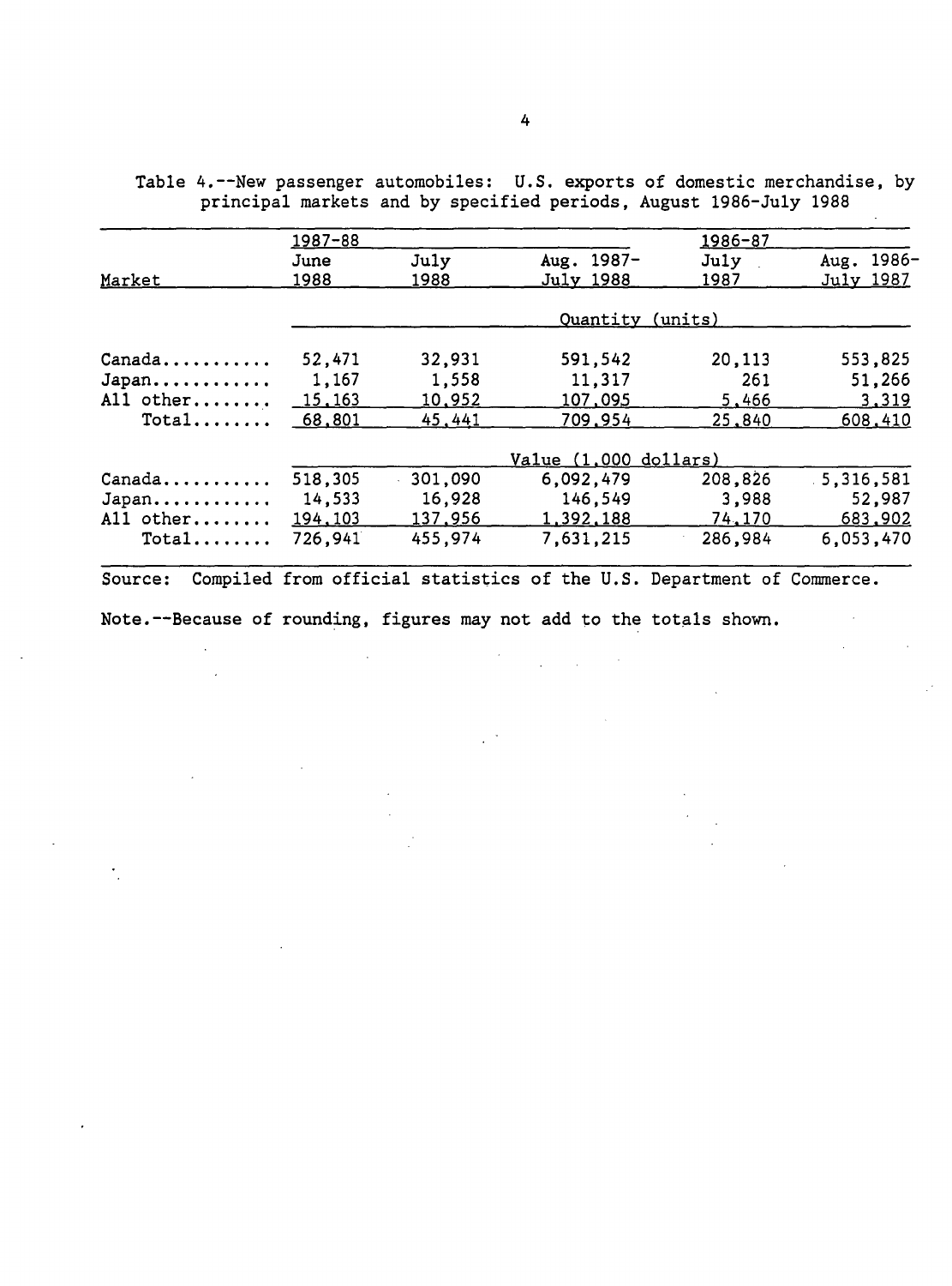Table 5.--Lightweight automobile trucks 1/ and bodies and cab/chassis for lightweight automobile trucks: U.S. exports of domestic merchandise, by principal markets and by specified periods, August 1986-July 1988 2/

|                      | $1987 - 88$       |                  |                       | $1986 - 87$      |                       |
|----------------------|-------------------|------------------|-----------------------|------------------|-----------------------|
|                      | June              | July             | Aug. 1987-            | July             | Aug. 1986-            |
| Market               | 1988              | 1988             | July 1988             | 1987             | July 1987             |
|                      |                   |                  | Quantity (units) 3/   |                  |                       |
| Canada               | 13,685            | 7,001            | 167,399               | 9.974            | 155, 117              |
| All other            | 3,226             | 2,635            | 26,000                | 1,521            | 13,852                |
| $Total$              | 16,911            | 9,637            | 193,398               | 11,495           | 168,969               |
|                      |                   |                  | Value (1,000 dollars) |                  |                       |
| Canada               | 128,797           | 73,802<br>32,299 | 1,680,770<br>328,364  | 97,170<br>19,203 | 1,439,724             |
| All other<br>$Total$ | 40,561<br>169,358 | 106,101          | 2,009,314             | 116,373          | 164, 187<br>1,603,911 |

1/ Defined as not over 10,000 pounds gvw.

*21* Partially estimated.

 $\overline{3}$ / Quantity data include complete trucks and cab/chassis, but exclude bodies.

Source: Compiled from official statistics of the U.S. Department of Commerce, except as noted.

Note.--Because of rounding, figures may not add to the totals shown.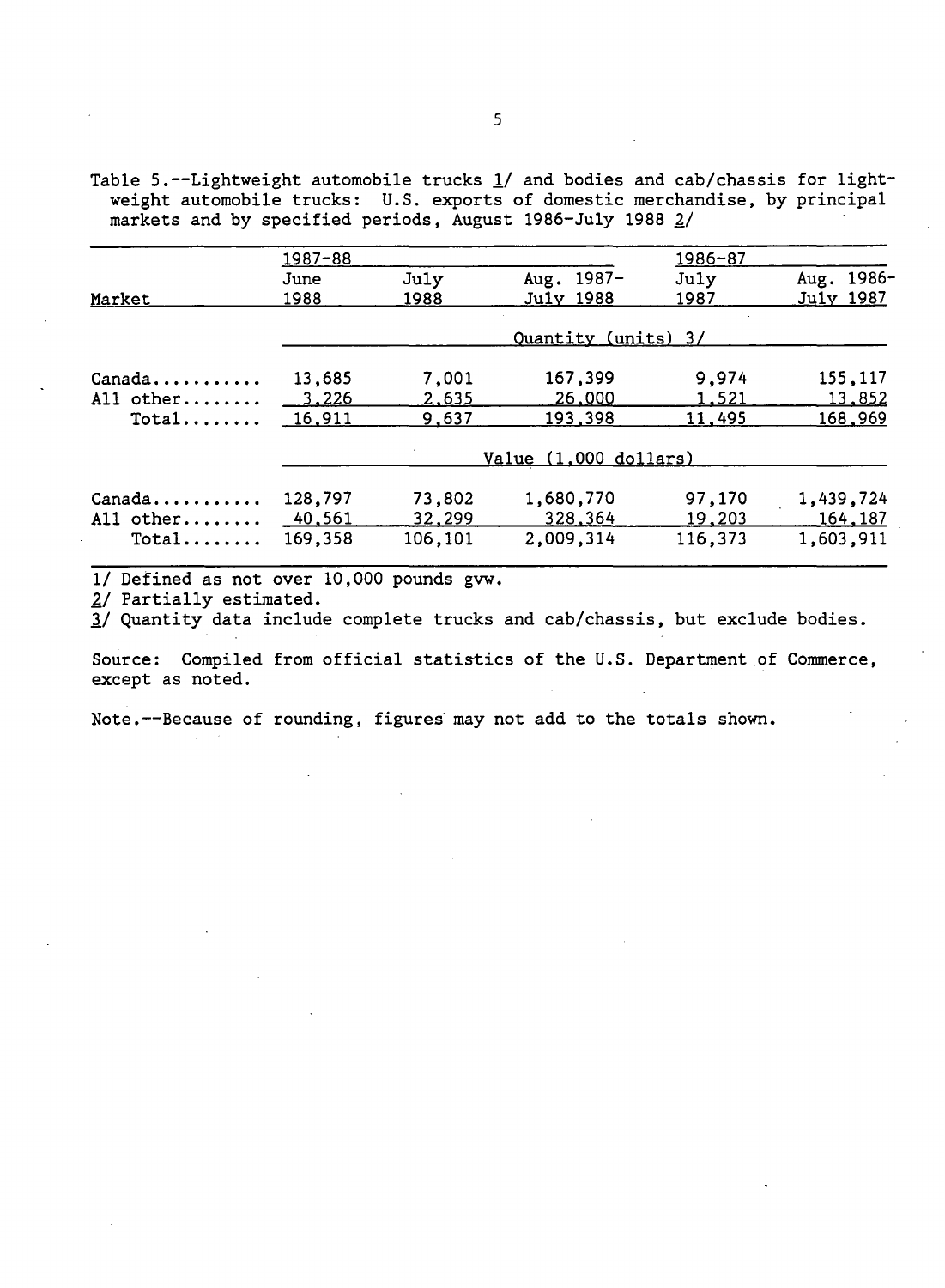|                      | Sales of-             |           |                       |               |                     |           | Ratio of im       |             |
|----------------------|-----------------------|-----------|-----------------------|---------------|---------------------|-----------|-------------------|-------------|
|                      | Domestic              |           | Imported              |               | Total U.S.          |           | port sales        |             |
|                      | <u>automoblies 1/</u> |           | <u>automobiles</u> 2/ |               | <u>sales</u>        |           | total sales       |             |
| Period               | 1988                  | 1987      | 1988                  | <u> 1987 </u> | 1988                | 1987      | <u> 1988 —</u>    | <u> 198</u> |
|                      |                       |           | Quantity (units)      |               |                     |           | --Percent--       |             |
| January              | 531,225               | 427,678   | 229,459               | 197,941       | 760,684             | 625,619   | 30.2              | 31.         |
| February             | 649,059               | 556,953   | 235,212               | 220,162       | 884,271             | 777, 115  | 26.6              | 28.         |
| Jan.-Feb 1,180,284   |                       | 984,631   | 464,671               |               | 418,103 1,644,955   | 1,402,734 | 28.2              | 29.         |
| March                | 733,738               | 682,117   | 269,433               |               | 247.966 1.003.171   | 930,083   | 26.9              | 26.         |
| Jan.-Mar 1,914,022   |                       | 1,666,748 | 734,104               |               | 666,069 2,648,126   | 2,332,817 | 27.7 <sup>2</sup> | 28.         |
| $April \ldots$       | 651,560               | 691,803   | 247,020               | 242,374       | 898,580             | 934,197   | 27.5              | 25.         |
| Jan.-Apr 2,565,582   |                       | 2,358,551 | 981,124               |               | 908,443 3,546,706   | 3,267,014 | 27.7              | 27.         |
| $May. \ldots \ldots$ | 701,987               | 622,303   | 268,906               |               | 260.514 970.893     | 882,817   | 27.7              | 29.1        |
| Jan.-May 3,267,569   |                       | 2,980,854 | 1,250,030             |               | 1,168,977 4,517,599 | 4,149,831 | 27.7              | 28.         |
| $June \dots \dots$   | 722,364               | 656,727   | 284,200               |               | 281,555 1,006,564   | 938,282   | 28.2              | 30.1        |
| Jan.-June 3,989,933  |                       | 3,637,581 | 1,534,230             |               | 1,450,532 5,524,163 | 5,088,113 | 27.8              | 28.         |
| $July \dots \dots$   | 602,546               | 611,035   | 257,509               | 304,795       | 860,055             | 915,830   | 29.9              | 33.1        |
| Jan.-July 4,592,479  |                       | 4,248,616 | 1,791,739             |               | 1,755,327 6,384,218 | 6,003,943 | 28.1              | 29.7        |
| August               | 600,026               | 653,974   | 281,989               | 308,641       | 882,015             | 962,615   | 32.0              | 32.         |
| Jan.-Aug 5, 192, 505 |                       | 4,902,590 | 2,073,728             |               | 2,063,968 7,266,233 | 6,966,558 | 28.5              | 29.1        |

Table 6.--New passenger automobiles: Sales of domestic and imported passenger automobile and sales of imported passenger automobiles as a percent of total U.S. sales, by specified periods, 1987 and 1988

1/ Domestic automobile sales include U.S. and Canadian-built automobiles sold in the United States.

2/ Does not include automobiles imported from Canada.

Source: Automotive News.

Table 7.--New passenger automobiles: Price indexes, by specified periods, 1987 and 1988 1/

|                                            | 1988         |              |                          | 1987         | and 1988     |                          |
|--------------------------------------------|--------------|--------------|--------------------------|--------------|--------------|--------------------------|
| Item                                       | June<br>1988 | July<br>1988 | Percent<br><u>change</u> | July<br>1987 | July<br>1988 | Percent<br><u>change</u> |
| Consumer Price<br>Index:                   |              |              |                          |              |              |                          |
| Unadjusted<br>Seasonally                   | 116.5        | 116.5        | 0                        | 114.7        | 116.5        | $+1.6$                   |
| adjusted 116.6<br>Producer Price<br>Index: |              | 116.6        | 0                        | 114.8        | 116.6        | $+1.6$                   |
| Unadjusted<br>Seasonally                   | 112.5        | 112.8        | $+0.3$                   | 112.4        | 112.8        | $+0.4$                   |
| adjusted                                   | 112.8        | 113.4        | $+0.5$                   | 113.0        | 113.4        | $+0.4$                   |

11 Consumer price index, 1982-1984 = 100. Producer price index, 1982 = 100.

Source: U.S. Department of Labor.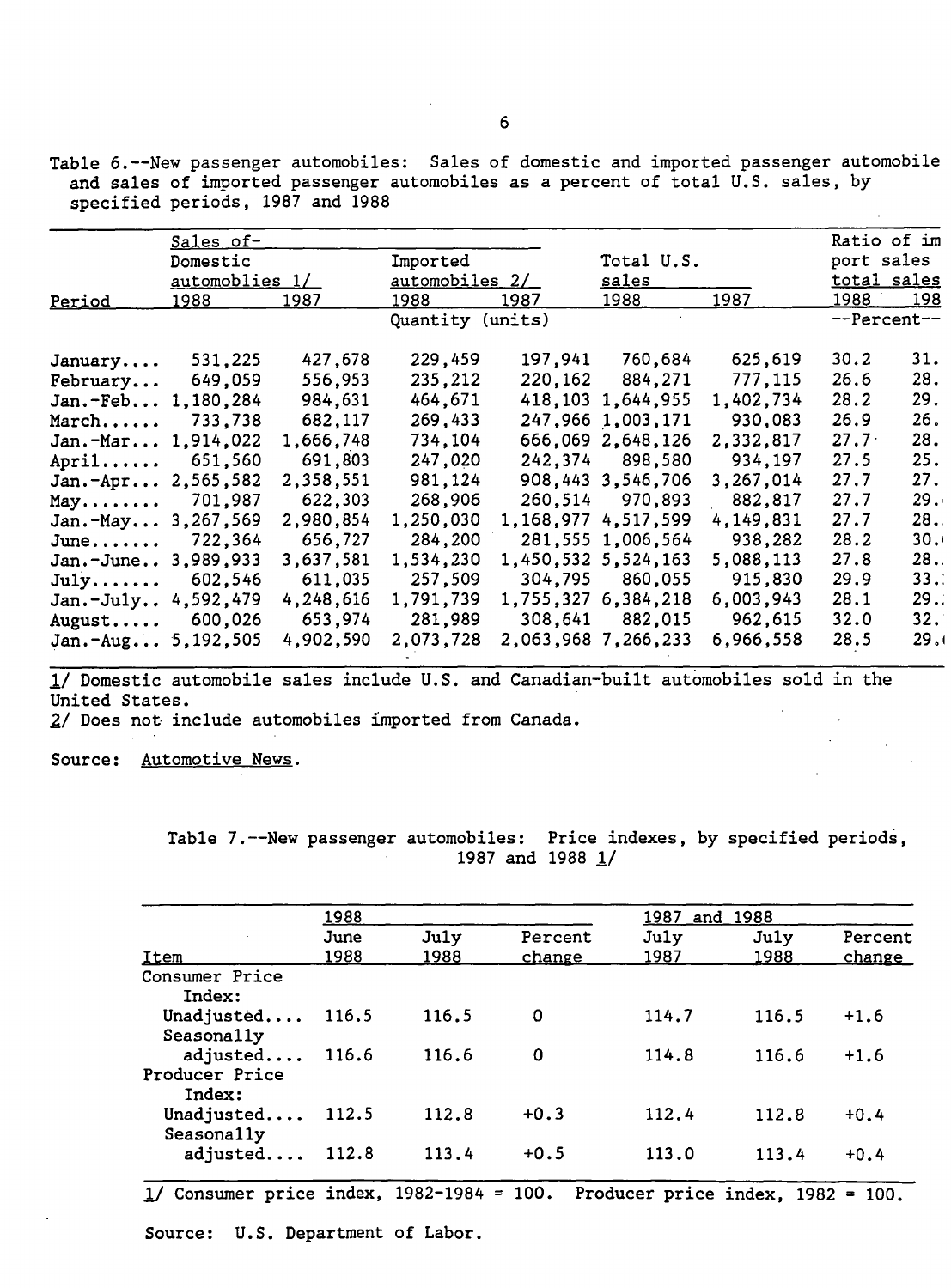Table 8.--New passenger automobiles: Retail price changes in the U.S. market during August 1988

|                           | Retail price changes             |  |  |  |  |  |
|---------------------------|----------------------------------|--|--|--|--|--|
| Country source/make       | in dollars, Aug. $1988 (+ or -)$ |  |  |  |  |  |
|                           |                                  |  |  |  |  |  |
| U.S. producers:           |                                  |  |  |  |  |  |
| General Motors No change. |                                  |  |  |  |  |  |
|                           | No change.                       |  |  |  |  |  |
| Chrysler                  | No change.                       |  |  |  |  |  |
| Japanese producers        | No change.                       |  |  |  |  |  |
| European producers:       |                                  |  |  |  |  |  |
|                           | $+945$                           |  |  |  |  |  |
| Quattro                   | $+755$                           |  |  |  |  |  |
| Korean producers          | No change.                       |  |  |  |  |  |

Source: Automotive News, August 1988.

 $\ddot{\phantom{a}}$